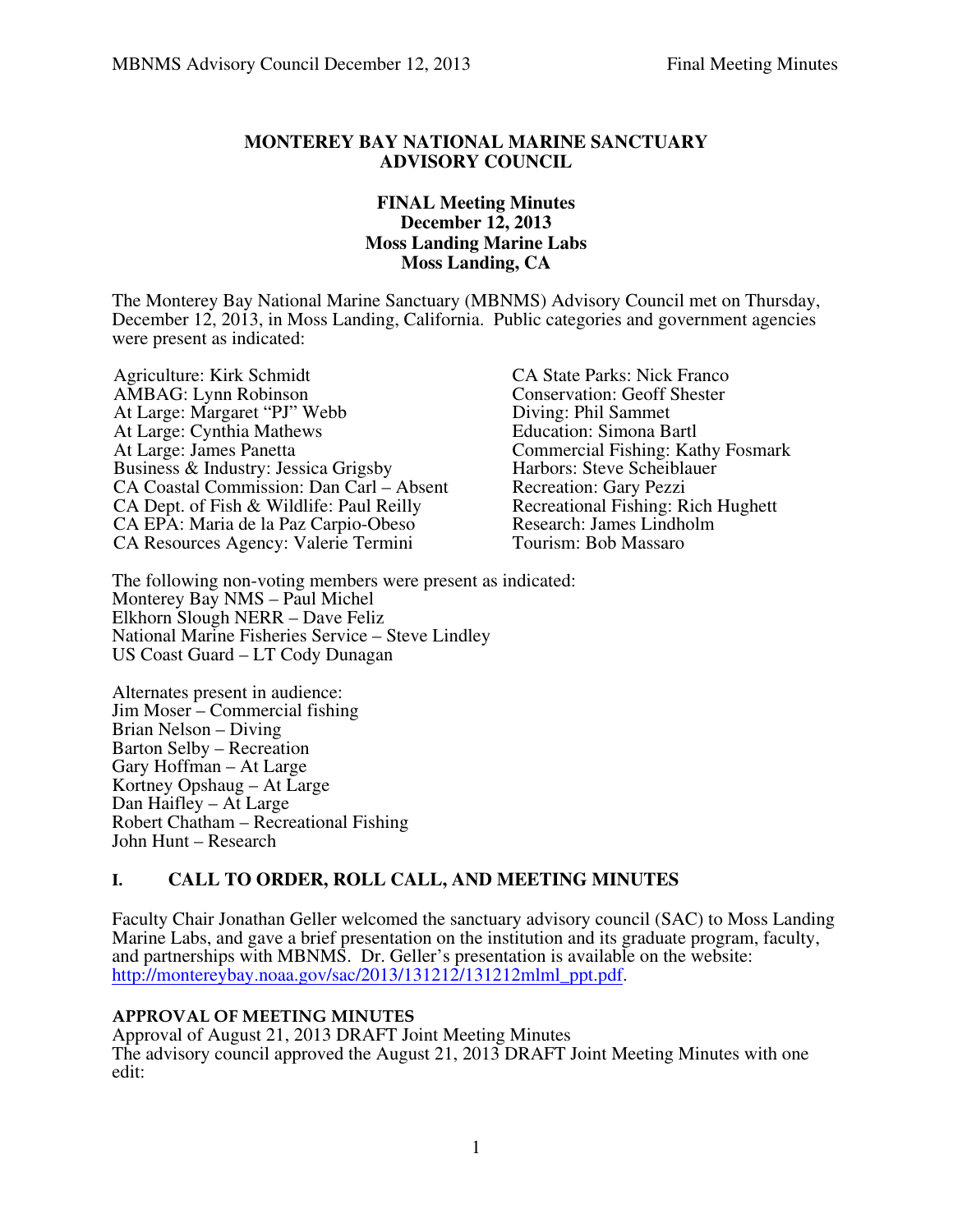Under Kathy Fosmark's member report, add the words "that applies to the drift gillnet fishery" after "rule".

### **MOTION: Passed**

PJ Webb introduced a motion for approval of the minutes. Seconded by Rich Hughett. (Vote: 16 in favor, 0 opposed, 3 abstention)

Approval of the August 21, 2013 DRAFT MB-only Meeting Minutes The advisory council approved the August 21, 2013 DRAFT MB-only Meeting Minutes

### **MOTION: Passed**

Gary Hoffman introduced a motion for approval of the minutes. Seconded by Lynn Robinson. (Vote: 16 in favor, 0 opposed, 3 abstention)

The council approved the proposed 2014 meeting schedule with one change: the location of the October meeting was changed from Watsonville to Cambria. The final schedule is available on the website: http://montereybay.noaa.gov/sac/2013/131212/2014sacschedule.pdf.

# **II. STANDING ITEM: Superintendent Report**

Paul Michel, Monterey Bay National Marine Sanctuary (MBNMS) Superintendent, gave two brief Advisory Council announcements regarding open recruitment through December  $31<sup>st</sup>$  for 5 seats on the Council (Education, Tourism, Diving, At-large, and Conservation alternate), and the one-on-one "Coffee Talks" that the Council Coordinator, Sara Hutto, is scheduling with each seat over the coming months.

Paul then provided updates and announcements regarding Office of National Marine Sanctuary (ONMS) and MBNMS activity, including the summary of ONMS shutdown impacts that was provided by ONMS Director Dan Basta, the new ONMS Memorial Garden, and the latest MBNMS Permit Report provided by Deirdre Whalen. He also reminded the Council of the successful Sanctuary Classic Fishing and Photo Tournament. An entry from Monterey won one of the four scholarships.

Paul presented images from the cruise aboard the R/V Western Flyer to investigate a lost shipping container and noted that anyone can follow the cruise on the MBNMS website, or through Twitter and Facebook. He gave brief announcements regarding a seaplane found in the sanctuary that may be salvaged and an upcoming conference on water quality in Watsonville on February  $5<sup>th</sup>$ .

# **III. PUBLIC COMMENT FOR ITEMS NOT ON THE AGENDA**

Thom Akeman, a Bay Net volunteer, commented on the importance of the Bay Net program to public interaction and engagement.

Don Heichel commented on artificial reefs and urged the Advisory Council to learn more about them and act.

# **IV. ACTION ITEM: Proposed Seismic Survey Resolution**

Lauren Dockendorf presented to the SAC on seismic airgun testing, its impacts and characteristics, and the Conservation Working Group (CWG)'s main concerns with potential future surveying in MBNMS. Geoff Shester presented the specifics of a proposed resolution.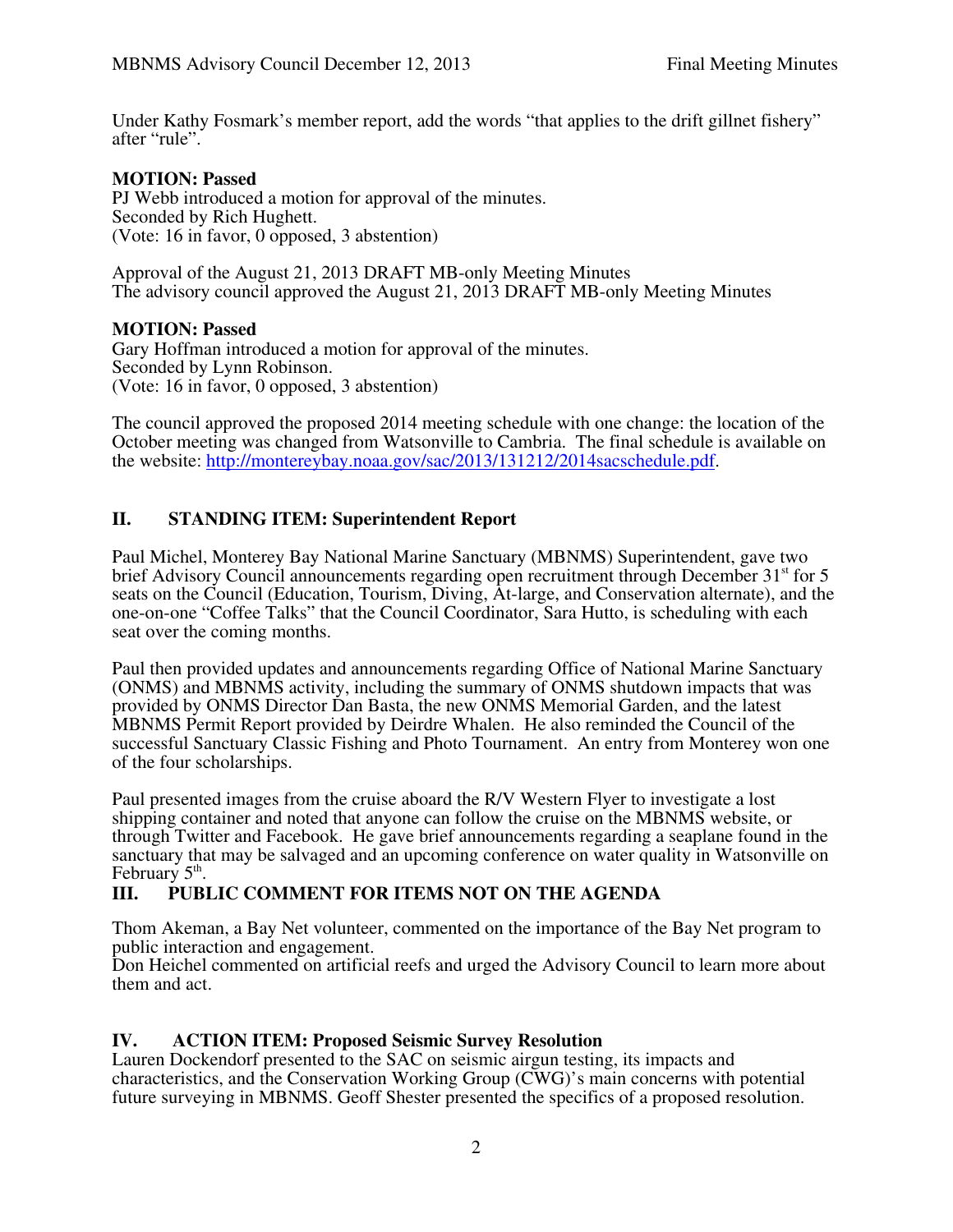Their presentation is available on the website: http://montereybay.noaa.gov/sac/2013/131212/131212seismic\_ppt.pdf.

### Public Comment:

Nicholas Naccari, a CWG member, presented articles and related information, and provided information packets for the SAC members.

Sam Johnson with USGS spoke to the importance of seismic airguns.

Gary Greene with Moss Landing Marine Laboratories commented that the ban should be science based and that more investigation into the propagation of sound in marine environments needs to be done before an action is made.

William Godwin with Fugro Consultants, Inc. asked the SAC to consider the public benefit of seismic surveys to characterize geologic conditions exclusive of oil and gas exploration when taking action on the resolution.

### Discussion**:**

The SAC discussed generally the benefits and effects of seismic surveying. Many members expressed concern with a blanket ban on this kind of activity, and requested additional information and further consideration of specific thresholds and further scientific analysis. Some also expressed preference for permitting of these activities on a case-by-case basis. Many also expressed concern with impacts of seismic surveying on sanctuary resources, including sedentary species. All agreed to continue this discussion, especially in light of the soon-to-be-released NOAA guidance on acoustic impacts through National Marine Fisheries Service. Geoff Shester asked that the Research Activities Panel (RAP) help the Conservation Working Group further develop this resolution by: 1) reviewing the science, 2) discussing the potential impacts to research if a ban is passed, and 3) providing guidance on what those thresholds might be for airgun activity (decibel level, etc.). Valerie Termini reported the results of a study the Ocean Protection Council (OPC) developed on low-level airgun activities will be available soon, and added that the OPC can help provide additional science.

Paul Michel clarified the difference between a ban and a regulation. Some activities are banned, such as gas and oil exploration, but the Sanctuary also regulates certain activities through permitting. Paul recommended more time to better understand the issues and consult with the RAP. He will also try to get an early draft of the NOAA guidance. Paul added this discussion of potential regulation is relevant with upcoming management plan review. The SAC agreed the resolution would not be considered at this time, but the RAP should assist in this issue analysis.

#### **V. INFORMATION ITEM: Alliance of Communities for Sustainable Fisheries (ACSF)**

Kathy Fosmark, Frank Emerson and Steve Scheiblauer presented to the SAC the role the ACSF plays in local communities and some of the projects the organization is participating in, including the Carmel River Steelhead Association. Their presentation is available on the website: http://montereybay.noaa.gov/sac/2013/131212/131212alliance\_ppt.pdf.

### Public comment:

Jiri Nozicka commented on the difficulty of establishing a fishing working group.

#### Discussion:

Paul Michel opened the discussion by emphasizing effective engagement is a priority for the sanctuary, and his hopes that the Alliance serves as a mechanism for engagement with the fishing community in place of his original desire for a working group. Steve Scheiblauer and Kathy Fosmark both agreed the Alliance is in a position to serve as an ad-hoc working group to provide the crucial engagement link to the sanctuary (and at the very least, identify the correct people for the sanctuary to engage). The SAC in general expressed great desire for increased engagement and effective communication from and with the fishing community, regardless of the form this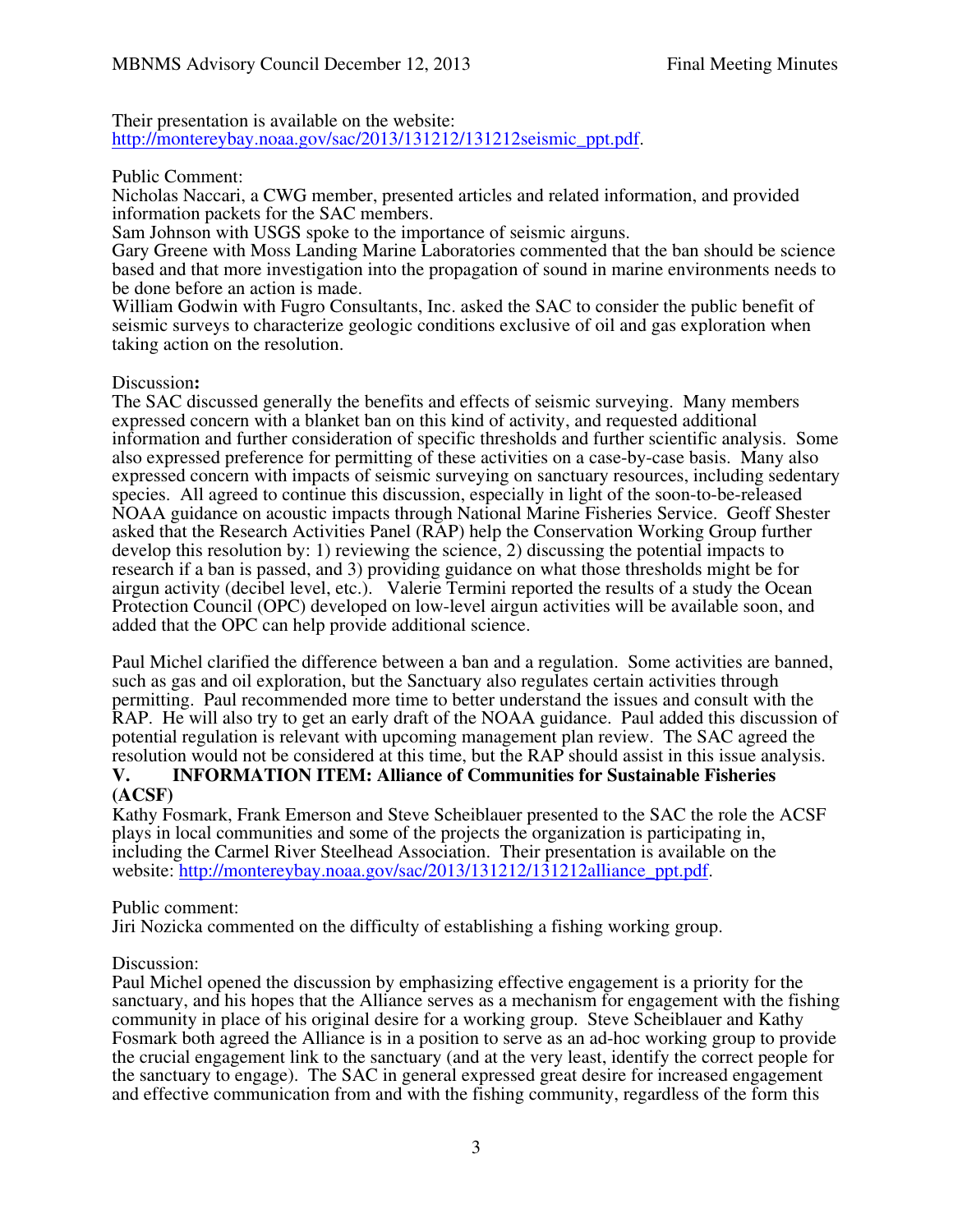engagement takes. Phil Sammet suggested directly surveying the community (similar to the diving newsletter and survey), and Valerie Termini offered her assistance as the fishing lead at the Ocean Protection Council. Rich Hughett added that he needs much more engagement from the fishing community for the Sanctuary Classic, and he would request a working group for this event next year. Kirk Schmidt would like to see updates at each meeting from the Alliance to incorporate into the working group updates. Paul added he would like to see milestones and regular updates from the group. PJ Webb emphasized whatever form this group takes; it must be open to anyone who wants to bring a voice to the table, and our goal as a Council is public participation. Simona Bartl emphasized this group needs a specific action to work around (not just communicating with each other) to be successful. Geoff Shester clarified the roles of a working group: to do work and to create better representation and engagement. Paul wrapped up the discussion by recommending the Alliance serve as an ad-hoc working group, and that there be two meetings in 2014 – one for sanctuary leadership to attend, and one as an open forum for other SAC members, all fishermen, and anyone interested.

# **LUNCH**

### **VI. ACTION ITEM: Establishment of Recreation and Tourism Working Group**

Deirdre Whalen and Brian Nelsen presented to the SAC on the value of tourism and recreation in the sanctuary, outreach to business owners, and the proposed Recreation and Tourism Working Group. Their presentation is available on the website:

http://montereybay.noaa.gov/sac/2013/131212/131212recreation\_ppt.pdf.

### Discussion:

Brian asked the SAC to form the Recreation and Tourism Working Group for one year, and to reassess after the first year. Recommendations from Council members included: ensure outreach to businesses outside of the bay, build a private-public partnership through the exploration center to orient visitors to local businesses, create a whale tail stamp for sustainable businesses, increase the visibility of the sanctuary along the Highway 1 corridor, and measure how beneficial sanctuary marketing is for businesses.

A motion was made to establish a new Recreation and Tourism Working Group.

### **Motion: (passed)**

Motion made by PJ Webb, seconded by Cynthia Mathews. (Vote: 19 in favor, 0 opposed, 0 abstention)

# **IX. INFORMATION ITEM: Desalination**

Bridget Hoover presented on the sanctuary's role in desalination (available here: http://montereybay.noaa.gov/sac/2013/131212/131212desal01 ppt.pdf ), and Maria de la Paz Carpio-Obeso presented on state regulation of desalination projects (available here: http://montereybay.noaa.gov/sac/2013/131212/131212desal02\_ppt.pdf). Tom Luster of the Coastal Commission presented on currently proposed desal projects in the region (available here: http://montereybay.noaa.gov/sac/2013/131212/131212desal01\_ppt.pdf).

Public comment:

Nicholas Niccari, CWG member, commented on the possible effects of alternates to desalination, and of discharges from desalination.

Don Heichel commented on the need to emphasize work that Dan Hardin has done to identify how we pollute Monterey Bay with sewage, storm drain run-off and river run-off.

Carol Reeb of Hopkins Marine Station commented that the impacts of brine are poorly understood, and mitigation must include monitoring and precautionary approaches.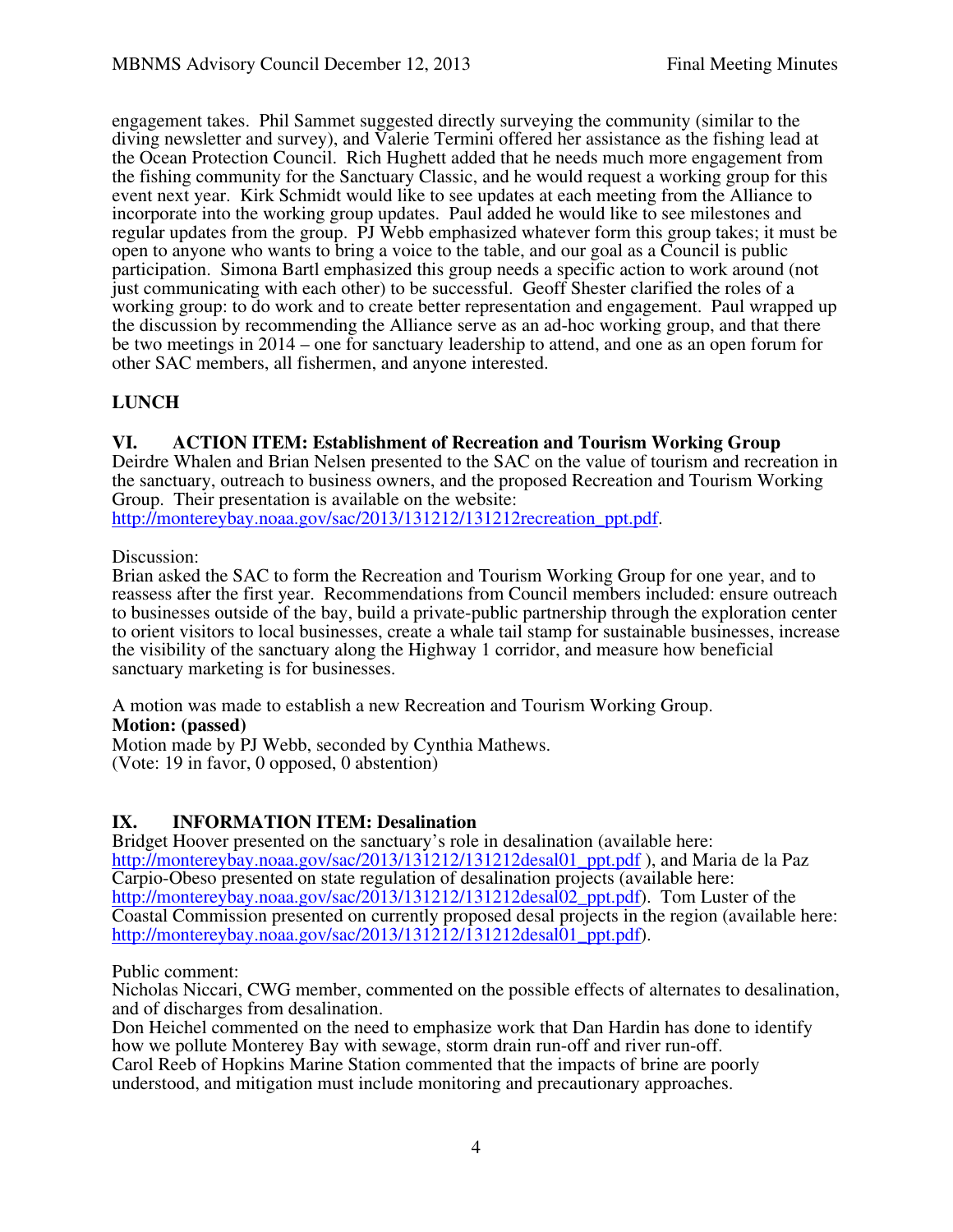Discussion:

Many members expressed appreciation for the presentations and the attention paid to this issue, and request that we continue staying current and science-based. There were some questions for the presenters regarding brine discharge standards and impacts, entrainment, impacts on aquifers, water conservation in the long-term, and the SAC's role with the work that the state agencies are doing. Pete Raimondi spoke to some of the latest research and modeling regarding brine discharge.

### **VIII. ACTION ITEM: Motion to approve outreach by council members using Sanctuary Advisory Council logo**

Dawn provided background and context for this item and that headquarters requested that the SAC approve of the diving members use of the SAC logo "or letterhead" for outreach to constituents.

A motion was made by Brian Nelson to approve of the use of the SAC logo for outreach to constituents.

### **Motion: (passed)**

Motion introduced by Brian Nelson, seconded by Steve Scheiblauer. (Vote: 15 in favor, 0 opposed, 0 abstention)

Steve Scheiblauer made a motion to incorporate John Hunt's suggested edits to the language, including replacing "is approved in writing (via e-mail) by sanctuary leadership" to "is approved in writing (via e-mail) by the sanctuary superintendent, advisory council chair, vice-chair and

secretary, or appointed designees".

#### **Motion: (passed)**

Motion introduced by Steve Scheiblauer, seconded by John Hunt. (Vote: 15 in favor, 0 opposed, 0 abstention)

Jessica made a motion to remove the last sentence that refers specifically to the diving members' use of the SAC logo for constituent outreach.

#### **Motion: (passed)**

Motion introduced by Jessica Grigsby, seconded by Brian Nelson. (Vote: 13 in favor, 3 opposed, 0 abstention)

Geoff made a motion to replace "vice-chair and secretary" with "or their designees to ensure such communication is accurate, strictly informational or for the purpose of soliciting input." **Motion: (passed)**

Motion introduced by Geoff Shester, seconded by Cynthia Mathews. (Vote: 15 in favor, 0 opposed, 0 abstention)

Jessica made a motion to remove Geoff's language "to ensure such communication is accurate, strictly informational or for the purpose of soliciting input."

### **Motion: (passed)**

Motion introduced by Jessica Grigsby, seconded by unknown (Vote: 14 in favor, 1 opposed, 0 abstention)

The final motion, as read by Brian Nelson, states:

I move the Monterey Bay National Marine Sanctuary Advisory Council (council) vote to allow current council members (including primary and alternate members) to use the council's letterhead (also referred to as the council's logo) in communications and outreach to constituents, provided the communication or outreach product is approved in writing (via e-mail) by the